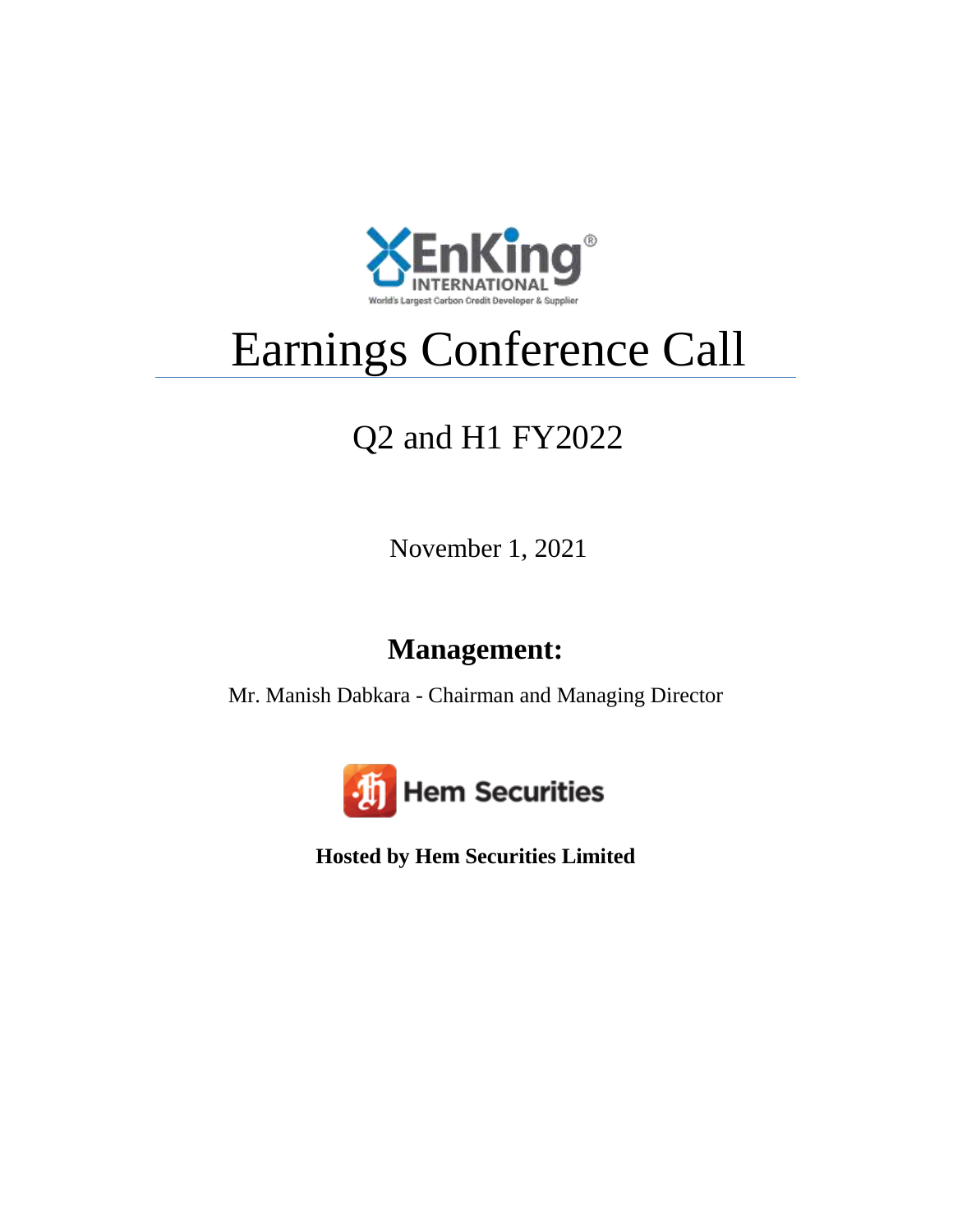

**Bharati:** Ladies and gentlemen, good day and welcome to EKI Energy Services Limited Q2 and H1 FY22 earnings conference call hosted by HEM Securities Limited. As a reminder, all participant lines will be in the listen only mode and there will be an opportunity for you to ask questions after the presentation concludes. Should you need assistance during the conference call, please signal an operator by pressing star then zero on your touch screen phone. Please note that this conference is being recorded. I would now like to handover the floor to Ms. Astha Jain from HEM Securities Limited. Thank you and over to you ma'am.

**Astha Jain:** Thank you Bharati. Good afternoon, ladies and gentlemen. Thank you for joining the EKI Energy Services Limited Q2 and H1 FY22 Earnings Conference Call. Today, we have with us Manish Dabkara, Chairman and Managing Director of EKI Energy to discuss the operational and financial performance and to answer all of your queries. First of all, I would like to congratulate management for the strong set of numbers in Q2 and H1 FY22. So, without any further ado, I will handover the call to Mr. Manish Dabkara for his comments on the operational and financial performance of the company. Over to you Sir.

**Manish Dabkara:** Yeah, thank you Astha. Good afternoon ladies and gentlemen. I take the pleasure of welcoming you all to the Q2 and H1 FY2022 Earnings conference call of EKI Energy Services Limited. I hope you all had the chance to look at the financial statement and earning presentation uploaded on the BSE and our website. I will start a call with a few highlights of the H1 FY2022. We have reported a robust business performance in H1 FY22. During H1 FY22 our revenue from operations was reported at Rs.636 crores as compared to Rs. 191 crores in last financial year in FY2021. We have reported an EBITDA of Rs. 157 crores as compared to Rs. 25 crores for full year FY21. The outstanding business performance is driven by increasing demand for carbon instrument in international carbon market and carbon credit pricing. On quarter to quarter basis we have reported strong top line of 129% with stable EBITDA margin of ~24%.

Consistency widening the demand-supply gap, increasing global awareness and collective efforts of regulatory bodies for emission control are the key drivers for growth in carbon credit prices in the last few quarters. Considering this high demand for carbon credits in Q2 FY22, we had entered in a major deal to purchase carbon credits.

EKI Energy Services Limited is one of the leading players in the carbon credit industry with an established global footprint and has a strong presence across renewable energy projects, nature based projects, community development projects, waste management projects, e-mobility projects, energy efficiency, green building and infrastructural projects. Furthermore, as part of our business strategy of continuous expansion across different geographies and industries, we are also exploring new avenues of business. The company is exploring attractive business opportunity arising from the proposed Carbon Offsetting and Reduction Scheme for International Aviation (CORSIA). The scheme is applicable from year 2021 and voluntary for all the nations until 2027. From year 2028 it would be a compulsory, but many countries including the USA and China have already implemented this scheme and other countries to follow in the near term. The implementation of CORSIA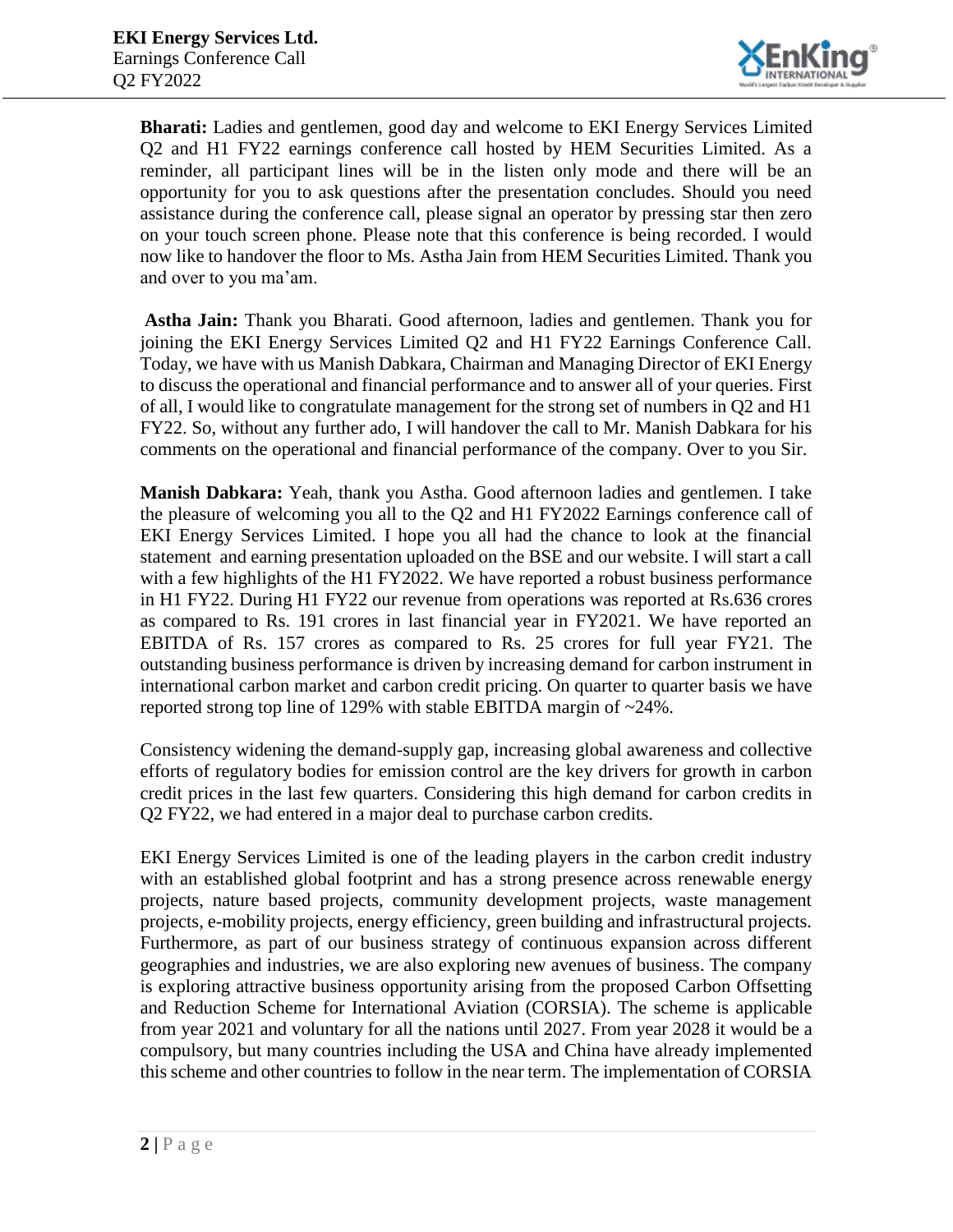

with increased global carbon market demand substantially will increase the demand supply gap further.

As part of our continuous geographical expansion during the last six months we have expanded our operations to three additional developing nations namely Indonesia, Jordon and Thailand. With strong industry experience and a global network, we are confident of operations in this country will grow further in the coming quarters.

With improving economic activities from the COVID 19 pandemic and increasing carbon market dynamic, the current carbon offsetting demand is substantial and expected to increase in the future. We are positively looking forward to the COP26 that is Conference of Parties meeting number 26, which is going to start from today in Glasgow., COP26 is expected to bring more stringent guidelines to control emissions and increase emission reduction targets under Paris Agreement. Paris Agreement is going to take over the Kyoto protocol under which, under the Kyoto protocol all developed nations are obligatory to reduce the emissions and now developing nations including all kind of nations including developing nations, developed nations, economies in transition, all are obligated to reduce their emissions under the Paris Agreement. The increasing awareness for the reduction in global expansion in collective effort of various regulatory bodies expected to increase the pricing and scope of carbon pricing instruments over the time.

Coming to the financial performance of Q2 FY2022, our revenues from operation increased by 129.4% QoQ to Rs. 443 crores. The EBITDA increased by 127.5% QoQ to Rs. 109 crores, while EBITDA margins reported at 24.5%. PAT increased by 127.3% to Rs. 81 crores, while PAT margins reported at 18.3%. The strong business performance has been supported by higher demand in pricing of carbon credits increasing global awareness of GHG emission and widening carbon credit demand-supply gap.

During H1 FY2022, we have reported revenues from operation of Rs. 637 crores as compared to Rs.191 crore for full year FY2021. EBITDA of Rs. 157 crores as compared to Rs. 25 crore for the full year FY2021 and a PAT of Rs. 117 crores as compared to Rs. 19 crores for full year FY2021. As compared to FY2021, during H1 FY22 EBITDA margin increased by over 11% to 24.6% while PAT margin almost doubled to 18.4%. Strong margin levels are supported by higher carbon pricing and effective cost control measures.

As of September 30, 2021, EKI Energy has a long term debt of Rs. 69 lakh while short term debt of Rs. 2 lakhs. Total debt of the company stood at Rs. 71 lakhs only. The company has shares and cash equivalent of around Rs. 24 crores and net cash of Rs. 23.3 crores. With strong business fundamental and effective working capital management, the company has maintained a net cash positive balance sheet. Going forward we will focus on strengthening our balance sheet through debt reduction and optimum resource utilization.

Looking forward with increasing demand for carbon credits, evolving carbon credit market and evident economic recovery from the COVID 19 pandemic, we are confident of continuing strong growth momentum and maximizing shareholder value.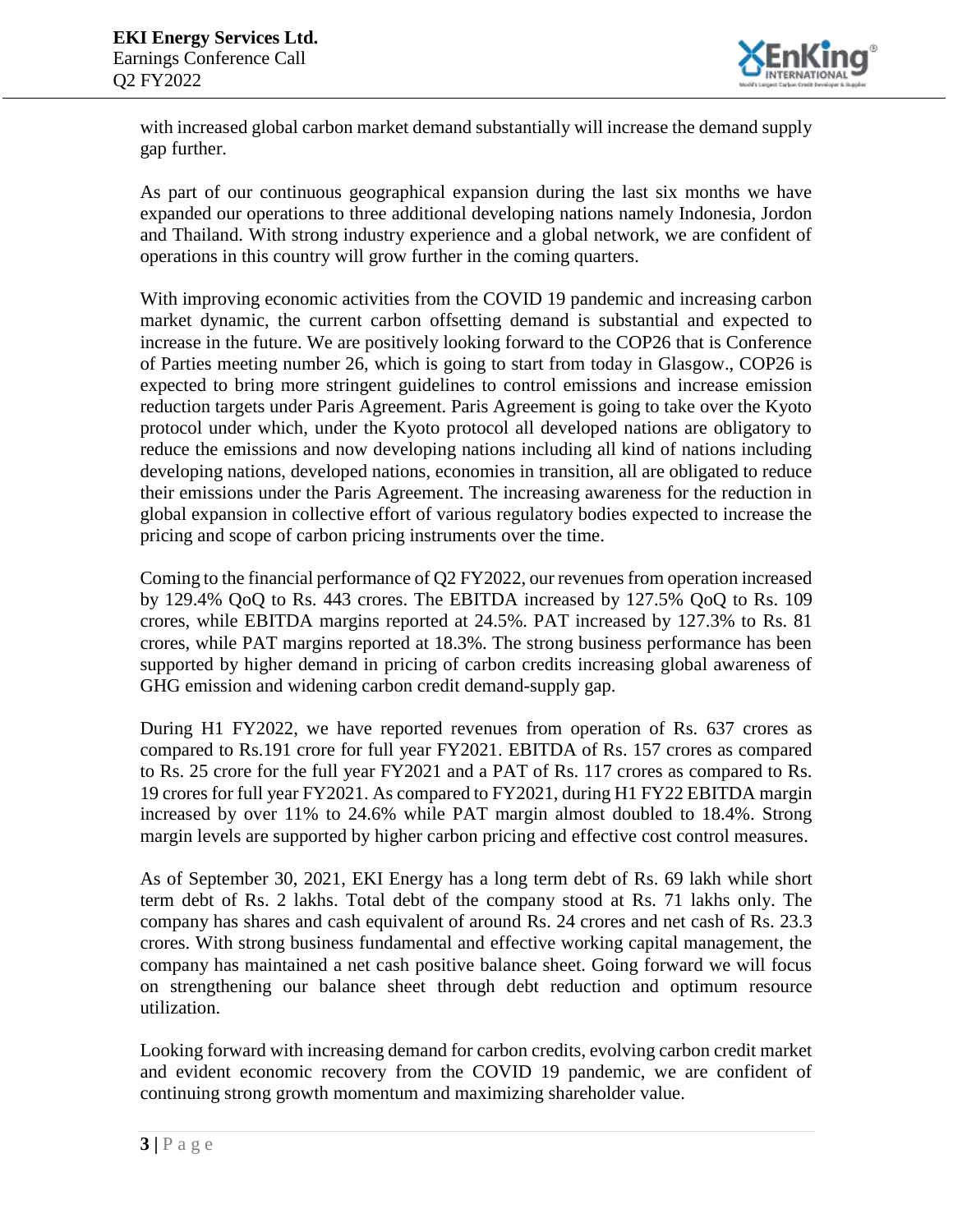

**Bharathi:** Thank you, Sir. Ladies and gentlemen, we will now begin the question and answer session. First question comes from some Sam Patti from AUM Fund Advisors. Please go ahead.

**Sam Patti:** So, my first question is, if you can just explain how much of your Rs. 636 crores of income in H1 FY22 comes from pure consulting revenues where you are just providing advice and how much of it is basically a trade on carbon where you are taking a principal position and making a spread between the buying price and the selling price?

**Manish Dabkara:** Yeah. So, like our business model most of the projects we do on revenue sharing basis. Under that revenue sharing basis whatever the expenses which are required to hire a third party section company, to pay registration fee, ensuring our working capital requirement everything gets included including the margin in that particular model. We hardly differentiate between all these different schemes, it comes under the consolidated revenue from the sale of carbon credit and basis on the percentage that we are charging our client.

**Sam Patti:** When you say revenue share what does that mean?

**Manish Dabkara:** For example, there is a company who is having a solar power project and if we have done the contract on the revenue sharing basis, that means we need to invest all the expenses to complete the process like to put our own working capital. Working capital includes expenses required for project registration, verification and other different activities, such as travel expenses and paying third party companies. All the different expenses which are required in completing the process we will pay for that and then we will look at the reimbursement along with the sharing of the revenue. So for example, if we sell the credit at the rate of 2 dollars for example and the revenue sharing is 70-30, whatever the investment we have done that would be covered under that 30% along with the margins that we will to get basis on the pricing at which we are selling it.

**Sam Patti:** No, so the 30% will also take into account your cost or your costs are built separately over and above from the 30%?

**Manish Dabkara:** It is different on case to case basis. In some, in many projects first we will do deduct the expenses, then do sharing in some projects may be, it depends on the project and then the volume of the credit. It varies on case to case basis. It's not as a fixed business model.

**Sam Patti:** Okay. So, if carbon prices were to crash and then, is that theoretically possibility that you will make a loss on any of the projects because you have spent the cost and the working capital upfront and if you don't get paid enough at the end?

**Manish Dabkara:** Yeah, it may be the case, but it's quite impractical because if that would the case then what.. e.g. if we are considering 2 dollars is the price, carbon credit price and if it's, whatever the expenses, for example, if you are doing it say 30 cents to 40 cents, so if the credit rate will come down from 30 to 40 cents, lesser than that, then definitely we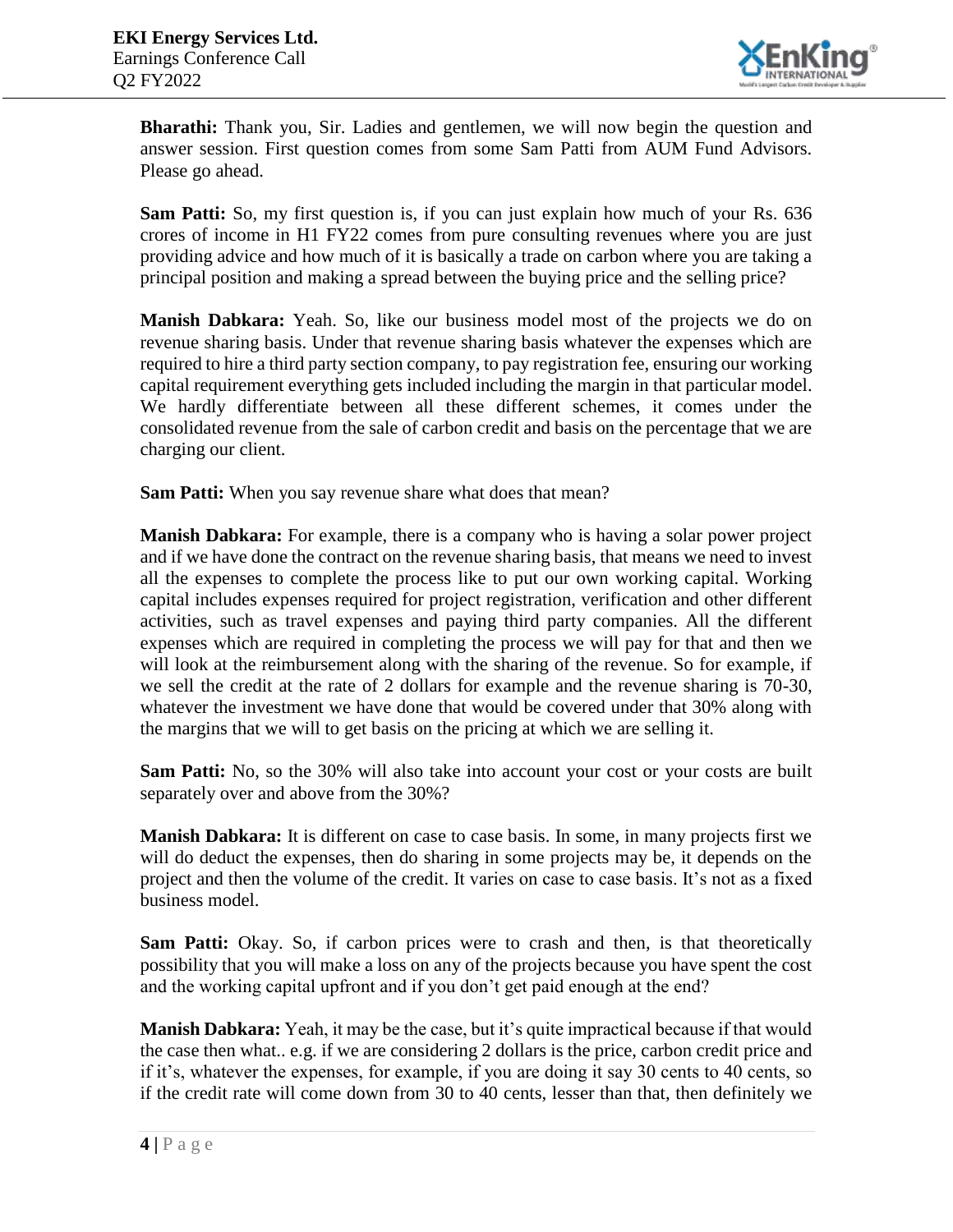

would be in the negative position perhaps. For last say 10 years, if you see in the international carbon market, the rates were never been less than 40 cents, so it's a hardly impractical case for us to consider.

**Sam Patti:** Fair enough. Sir second question is that you have made Rs. 156 crores of EBITDA in six months, but if I look at your cash balance has increased from Rs. 15 crores to Rs. 24 crores, so what is the cash conversion cycle of this business? How much of you EBITDA you are able to translate into cash earning? Is it a massive working capital cycle intensive business?

**Manish Dabkara:** Actually, our CFO could not join this call because of some health issues. So if you do pass this question and we will answer as soon as possible.

**Sam Patti:** Okay. So, will you be able to tell me what are the debtors for the company? As of September what is the total loan, total receivables from client?

**Manish Dabkara:** We will do reply to this question along with previous question as soon as possible.

**Bharathi:** Thank you, Sir. Next question comes from Farhan Amlani from S J Investments. Please go ahead.

**Farhan Amlani:** Yeah, congrats on an excellent set of numbers first of all.

**Manish Dabkara:** Thank you.

**Farhan Amlani:** I have some questions that you have reported exceedingly well sales and profit for the first half. Can we at least expect this to sustain in the second half?

**Manish Dabkara:** Definitely. The majorly, the demand as you see during last eight years, the major demand was coming from the voluntary carbon market. There are two types of markets used to be there in the international carbon market space; one is the compliance market and another one is the voluntary market. For last eight years after getting not fully negotiated commitment period to our future protocol almost the demand is coming from the compliance market. Compliance market means the buyers or the obligated entities who are having compliance to buy the credits. They are called as the compliance buyers or compliance obligated entities coming from compliance market and other one is the voluntary market that means there is no need, requirement for people to buy but because of their CSR activities, their pledges at the national-international level like the net zero emissions and other similar pledges like RE100, they buy the offset carbon credits or similar environmental commodities or instruments. So, for last eight years the demand was majorly coming from voluntary market, but now during from  $1<sup>st</sup>$  January 2021, there are various avenues from where the demands are coming, so the first one is the net zero emissions, various nations including various big organizations they have committed their net zero emissions from year starting from year 2040-2050 or upto 2060. That is the one set of demand which is coming. Then voluntary demand, various nations, whosoever the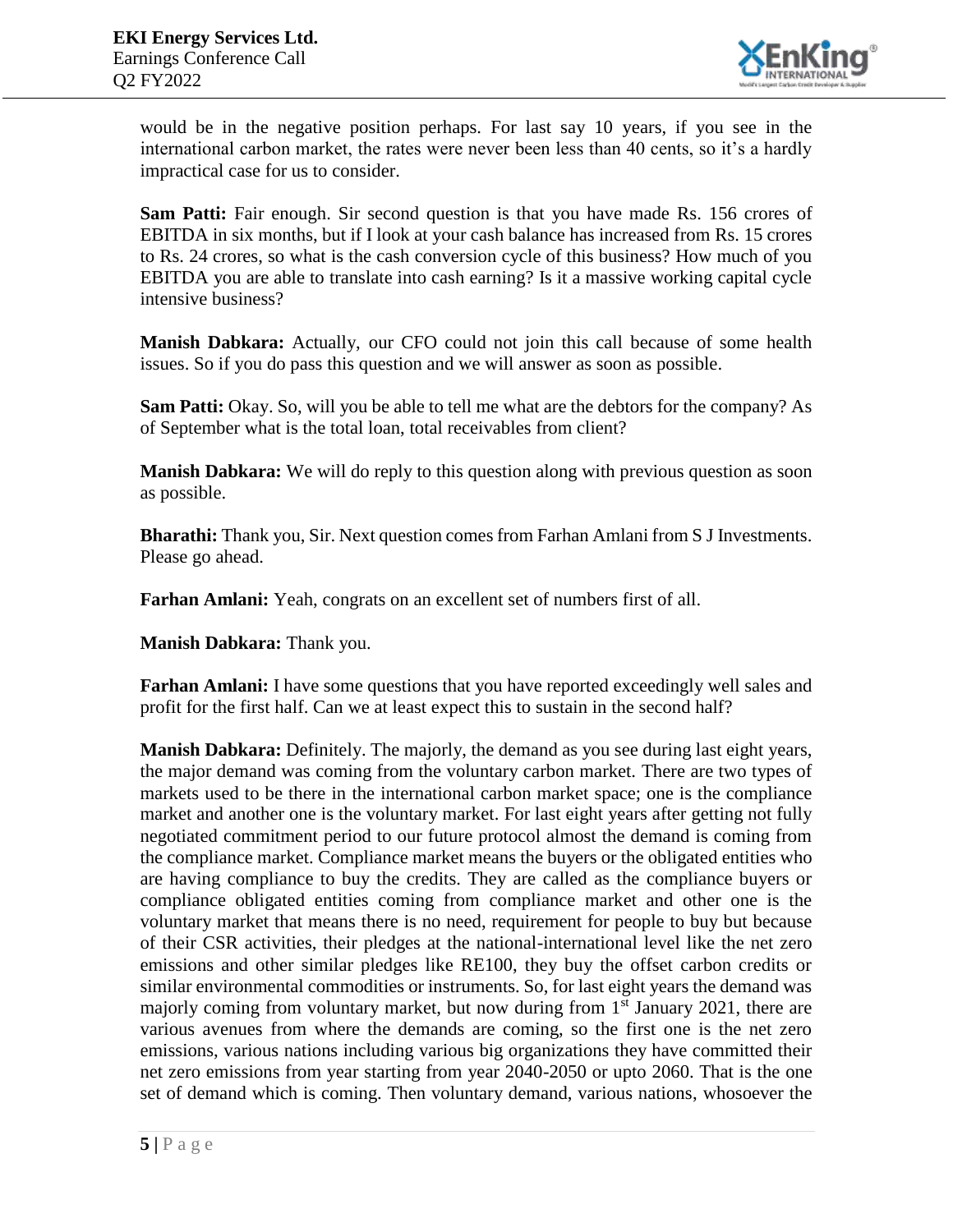

company, who too all are not obligated entities, they are drawing the offsets from the voluntary aspects. That the CORSIA, for the civil aviation or civil airlines they need to buy carbon offsets starting from  $1<sup>st</sup>$  January 2021. Then the national movements are also there like India also gear up and is planning to have its own voluntary carbon market and compliance carbon market under Paris Agreement. Then various investors are the, who are investing specifically for buying carbon offsets, carbon credits and then at their own discretion they may sell credits for some time or for the last longer time period. Then the Cryptocurrency, so they are also buying these carbon offsets to make their currency as a carbon neutral currency. These are all majorly and the most majors in carbon market which is upcoming is under Article 6 of Paris Agreement which is going to get fixed during COP26 starting form today till 12 November. So, these are all drivers of the demand which is coming in international carbon markets and the supply is not making the demand and so the gap is being wider. The demand supply gap is high and that is why we could anticipate that for many years to come high demand is going to get sustained.

**Farhan Amlani:** Okay. And what is your view on competition like the market will move from voluntary to compulsory in the coming years.

**Manish Dabkara:** Both markets will do survive. One is the compliance market. As of now compliance market is not at a high existing level, but the voluntary market is there, but slowly compliance market will do also come and that will also increase high demand. Because compliance market used to be there for longer period because of the international treaty like Paris Agreement or the national acts like in India its Energy Conservation Act 2001. So, such kind of compliance market used to be there for higher period and obviously, the voluntary market will do also survive. For example, if you are located in Europe and under European Union Emissions Trading System you have target to reduce your emission from 100 ton to 90 ton for example, but if you want to make your company as a net zero company or carbon neutral, if you want to sell your product as carbon neutral product, so the remaining 90 tons people used to buy voluntary credits. Both will do survive in parallel that we have experienced in past.

**Farhan Amlani:** Okay. And there is also an update regarding the split in the lot size of your share like earlier we had 1200 and currently it is 50, so you haven't given any update or disclosure as such.

**Manish Dabkara:** That we will do a note and if it is required under for the compliances, we will do definitely take a note of it, but as per my information that was the decision taken by BSE and it had been implemented by them some 20-30 days back. But if it's a requirement then we should also update the same, we will do take care of it same as soon as possible.

**Bharati:** Next question comes from Ashok Agrawal from Technip. Please go ahead.

**Ashok Agrawal:** My question is about, we want to know a little more color about the major deal in H1 FY22 which have been signed, so we want to know whether it is for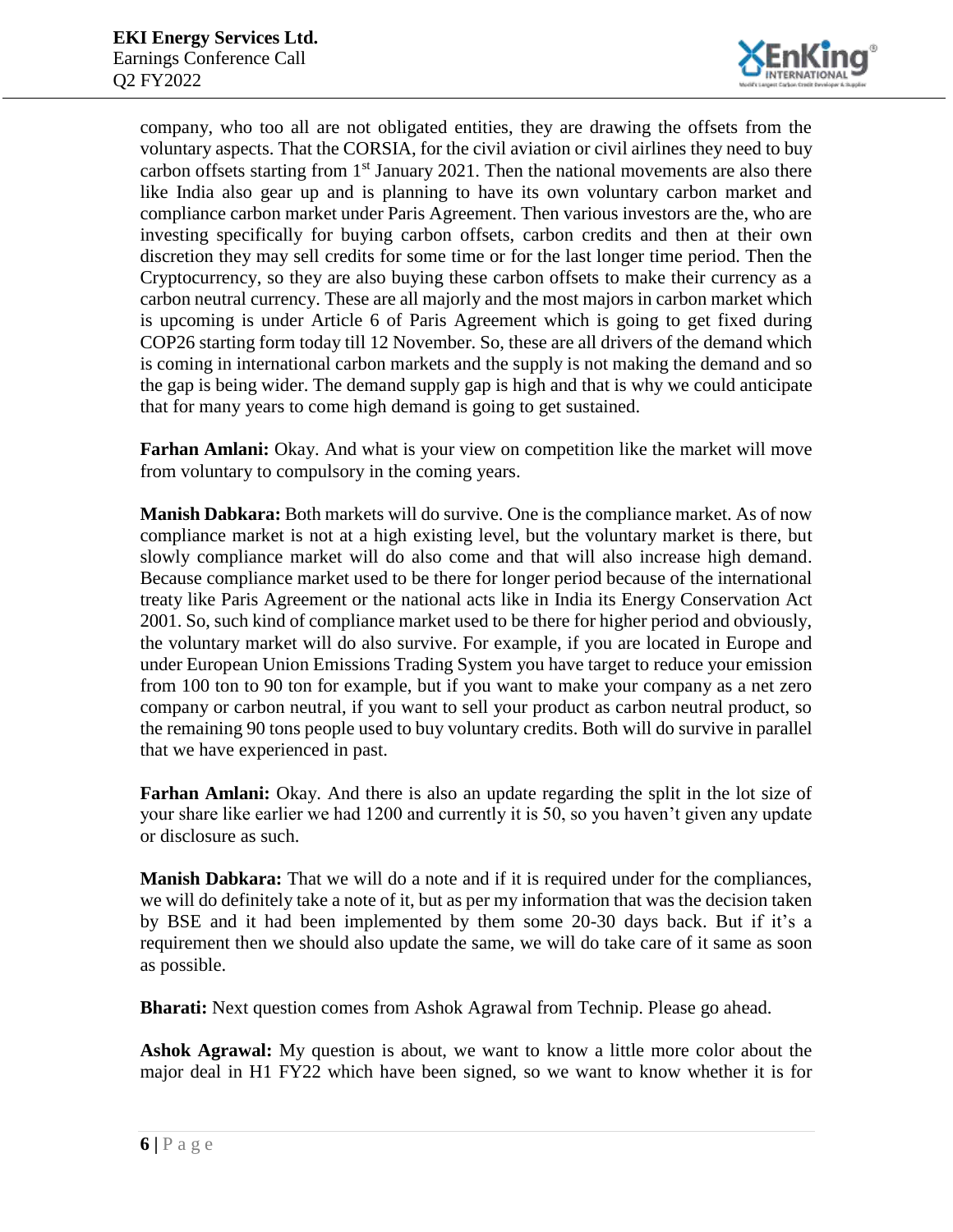

buying the carbon credit or for selling the carbon credit? Also, is it multiyear or is it only for one year?

**Manish Dabkara:** The question that I have understood, so I will do answer accordingly. So, because of this various demand sources from CORSIA, from voluntary, from net zero emissions, high demand is coming in the international carbon market and we are supplying those carbon credits and carbon offsets from our portfolio for which we have given the consulting services. So, that is the equation which has drived our top line and bottom line at the highest in our history. If you see, for last 8-9 years, the rates were less than 50 cent and now it has increased and it's more than a dollar. Carbon credit price may be based on the country from which the credits are generated, technology used, vintage, CORSIA, non-CORSIA and Sustainable Development Goals (SDGs) from which it is created. So it's raising from 1 dollar to around 15 to 20 dollars for last 7-8 years and now because of high fraction in supplying the credits and rates of those credits. This is the major driving force over the top line and bottom line, increasing top line and bottom line. So, I hope I have answered your question.

**Ashok Agrawal:** No, it is specifically mentioned that there is a major deal signed in first six, half year of this year, so I am just wondering whether it is a routine activity of buying selling or there is a specific deal you had in the first half?

**Manish Dabkara:** Sir, this is not a single deal but large chunk of deals we have signed. This is a set of major deals and this is not long term. As you are aware that, the carbon credit prices are continuously increasing. For example, earlier if you have supplied the carbon credits say one lakh credits at the rate of one dollar, but now the similar one lakh credits you are supplying at the 5 dollar. Generally as soon as we get the issuance of the carbon credit from the carbon credit standard bodies, we will do supply the same. But here we have not entered into the long term deal because if you will do the same then whatever the new or the high carbon prices that we may bring for our clients and we will not be able to bring the same, so we have not done such kind of activity as of now.

**Ashok Agrawal:** One more credit question I wanted to say whenever you enter into deals with contract, with your suppliers of carbon credit in India, for example Adani Group or like that, so typically such agreements are for how many years let us say, 10 years or 15 years or throughout the lifecycle of the project or like that?

**Manish Dabkara:** See it depends. Generally the projects that used to get registered are from 10 years to 90 years, so we call it as the credit period. So, it's a common practice as a consultant or the advisory company for the organization, we work for very long term. So it depends on the contract that you are signing, but in the majority of the contracts we go for the long term service agreement.

**Bharati:** Thank you, Sir. Next question comes from Neerav Dalal from Maybank Kim Engineering Securities. Please go ahead.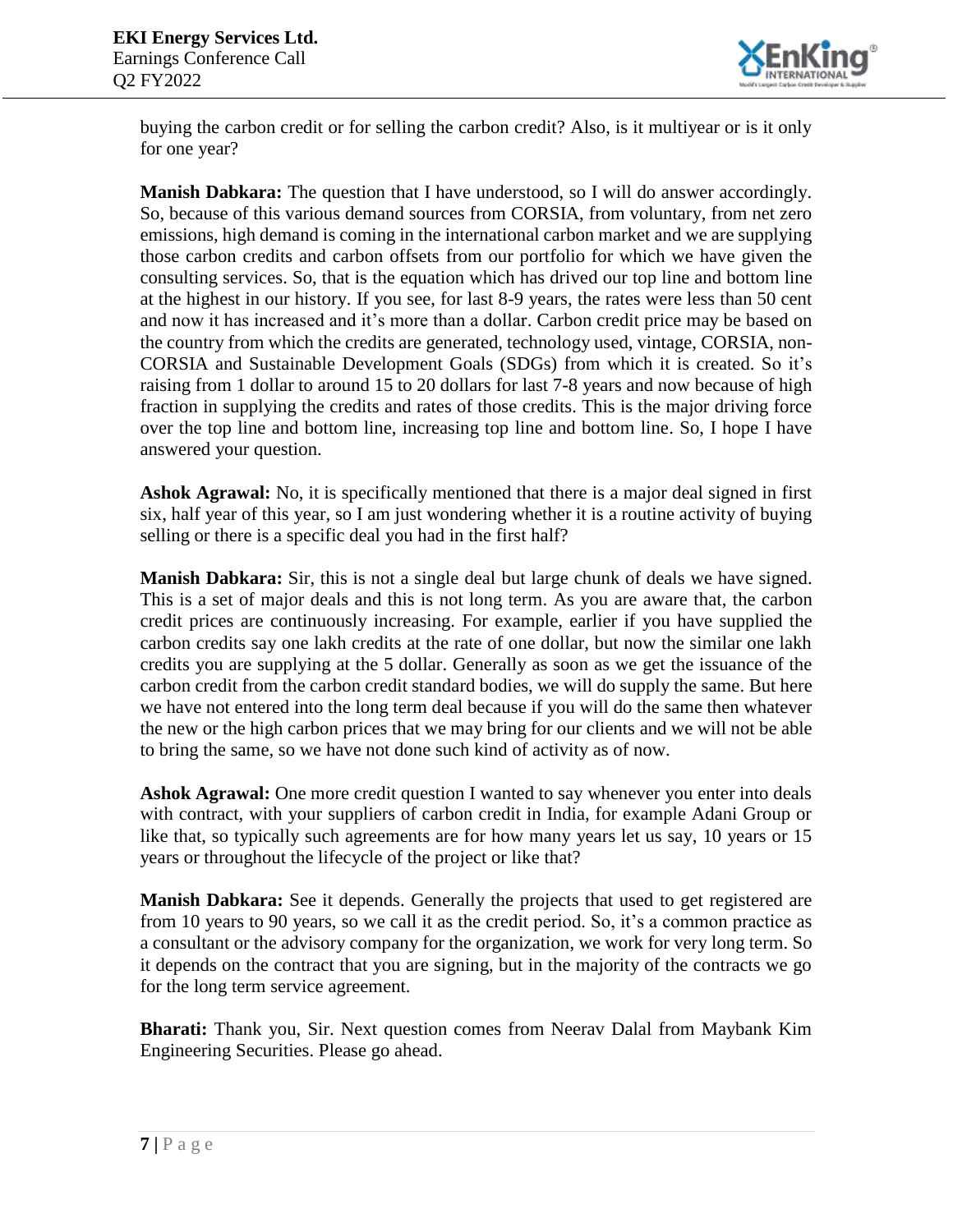

**Neerav Dalal:** Good morning. Thank you for the opportunity and congratulations for strong set of numbers. Couple of questions, one is whether we have completed the acquisition that we had extended the date, right? So, have we completed that acquisition of this Sustainplus?

**Manish Dabkara:** Yeah, actually we were in various rounds of negotiation, but as of now we have, we are not moving ahead for that particular deal.

**Neerav Dalal:** So, we are, at the moment we are not moving ahead with the acquisition. Okay.

**Manish Dabkara:** Yes.

**Neerav Dalal:** And second thing I wanted to understand that we have got a very strong performance and I guess the carbon credit market is very strong, so I guess we have strong operational performance, but I wanted to understand what are the risks to our business? And what are the threats to our business which could impact our performance going ahead?

**Manish Dabkara:** Yeah, so the risks are that we have discussed. One is that if it substantially reduces that the investors to the projects like solar power projects or wind power projects or other comparable project if they are not able to bring at least whatever the investment that they are doing that is one of the risks that we anticipate and we are also being associated with majorly revenue sharing model, so the rates if drastically goes down, then that is one of the risks. Other one is the barrier if any nation will do create. As of now no nation had created any barrier in terms of say for example, Thailand government would not allow the solar power project to sell the credits in the international carbon market for that is also the one of the risks that we do, we may do anticipate, but since to mitigate the same we do also get the commitment or the terms and conditions that we have signed with our client as if the rates will do reduce drastically based on the national or international rules and regulations, then we need to adjust whatever the new market prices there. We keep such kind of terms and condition in contract to hedge the risk and along with if any country put barrier to any sort of technology credits to be sold in international carbon market to hedge the risk we have business operations in more than 15 nations. For example, any particular nation or any particular technologies if they create the barrier then we have alternate sources of credits in country to maintain sustainable business model.

**Neerav Dalal:** For example, if there is an exchange that comes up for trading of the carbon credits then will it be a risk or a growth driver for you?

**Manish Dabkara:** Various companies mention there has the exchange, but they are not exchange, they are working like a market place. If exchange comes in place then it will bring more and more buyer and seller, but if you see the practicality to bring such kind of exchanges during last 10 years it was quite difficult because each carbon credit is unique in nature based on its vintage, technology, program or carbon credit standard under which it has been registered, then sustainable development goals or SDGs parameters that project is generating. So each credit is unique in nature.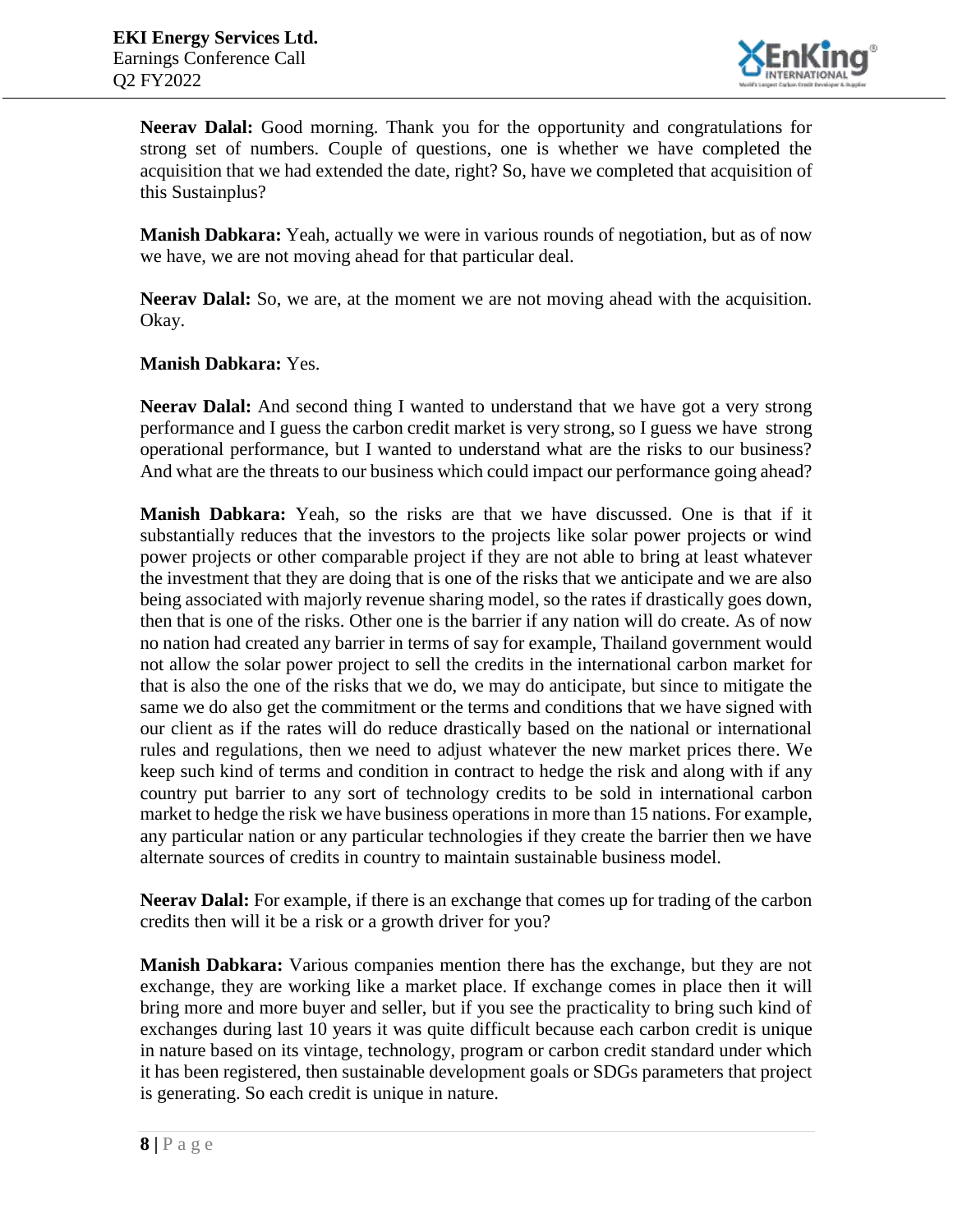

**Neerav Dalal:** My follow up to that is that okay not an exchange or a platform, right? If we get standardized would it be a, would you benefit from it or would it be a risk to you? So, in the future any such platform or an exchange comes to be created so will it be a risk to you or will it be a driver to you? Because see now at the moment it is all disintegrated, but at some point in the mean time looking at how big the market is right, there might be, you know, that might be a possibility that platforms might be formed, see technology can come in, right or when as the market becomes larger by going into say 2024-25 and exchange comes up, so would it be a driver to you or would it be a risk to you?

**Manish Dabkara:** Yeah so, I think since as per our present business model we work under a revenue sharing model so, for example if we sell over the counter mode or over the exchange, I think it will not impact us. Because what, whatever the business model as of now it is not going to impact us very much. Either it is the marketplace or over the counter business model or over the exchange, I don't think much impact over the present, considering the present business model.

**Neerav Dalal:** Right. So, in a way you can, you can also play as an aggregator and then go on the platform as it could be that way also. You might also work in that way also. Could that be a right assumption also?

**Manish Dabkara:** Definitely, definitely. If we do get good business opportunity to work under that aggregator model also, then we will do explore and we do consider if it benefits us and our clients.

**Neerav Dalal:** Correct. Because you are working on a revenue share with your clients, right? If there is a platform in place, you can obviously be on that platform representing the companies that you work with. So, is that a right assumption?

**Manish Dabkara:** Surely. If it happens, then surely we may explore whatever would be the maximum revenue realization opportunity would be there for us and for our clients we will do opt for the same.

**Neerav Dalal:** Right. And just one small question. Do we currently be benefited on both sides of the table or only one side? So, we are, we can be a seller as well a buyer? Do we, is there a possibility that we earn both sides of the business, both sides of the table?

**Manish Dabkara:** As a seller and as a buyer, yes for few of the cases, for example, if you do find a project, which hasn't sold the credit for very long, say for the last five-six years. They had accumulated and got into the verification and also had not sold any credit then we also get the opportunity to buy those issued credits from the projects, which we are going to execute for the verification activity and then sell the credits. We do these kind of activities also.

**Neerav Dalal:** Okay and just one last question. Is there a split in terms of what our services, revenues are and what are our buy and sales? I cannot say trading, but one is that our service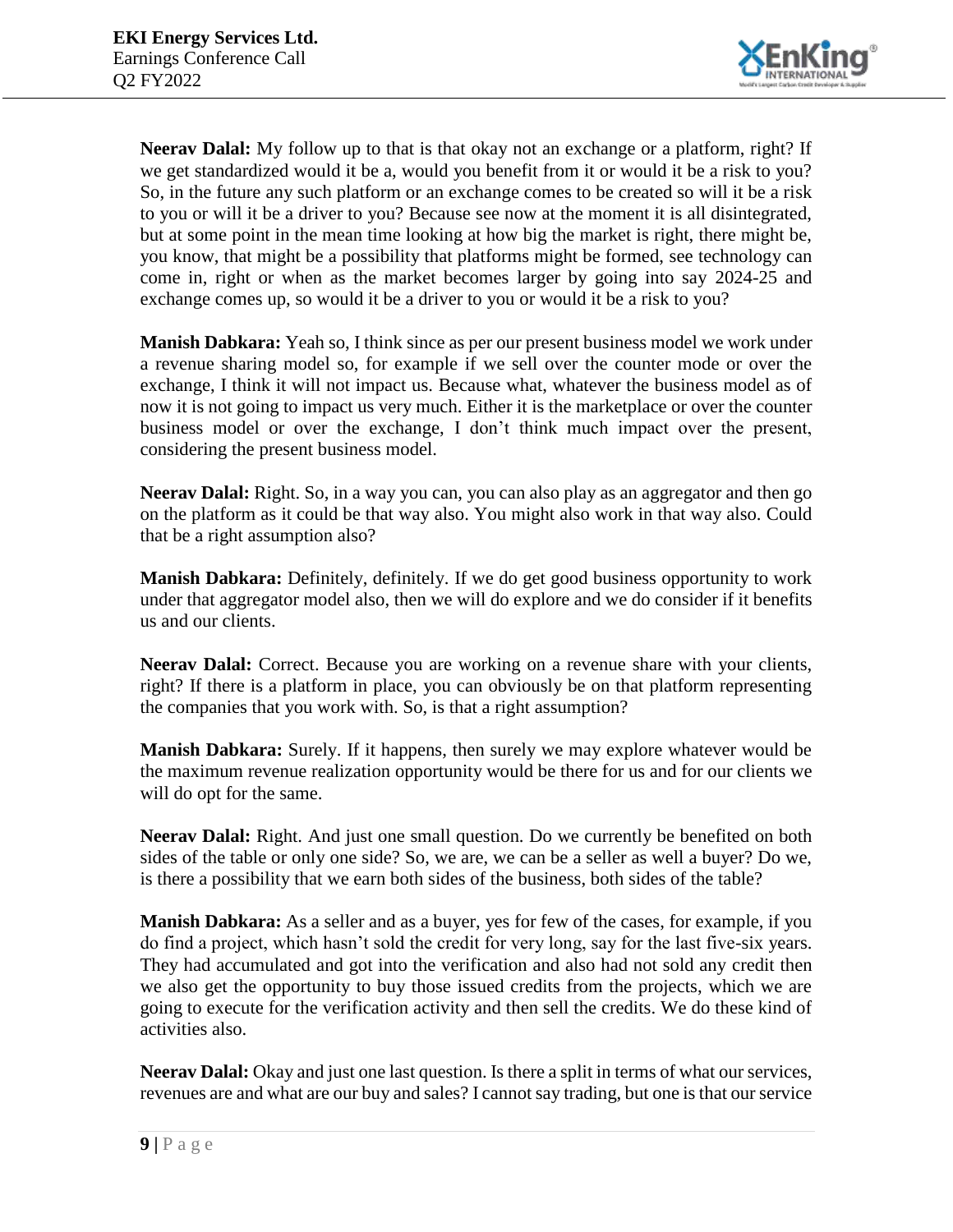

verification and all those services and one is that new buying and selling credit. Is there a revenue split of that?

**Manish Dabkara:** We do not do such kind of activity. As I mentioned earlier it is a comprehensive service. We do not do bill separately and that is why it's a hardly, it's tough to differentiate between the two.

**Neerav Dalal:** Okay. And what would be our average realization? I know you, I know it is different for different years and, but what would have been our average realization this quarter?

**Manish Dabkara:** It's very tough because various vintage. The credits used to buy like vintage, technology, country of origin, so it's very tough to quote.

**Bharati:** Next question comes from Mohit Kumar from DAM Capital. Please go ahead.

**Mr Mohit Kumar:** Good afternoon, Sir and congratulations for good set of numbers. One question I have regarding the volume number if possible share the carbon credit numbers which is sold in the H1 FY21, H1 FY 22 and full year FY 21?

**Manish Dabkara:** So, during last year it was around 50 million plus and during the first half it is around the similar quantity we have supplying. But since, you know, earlier the rates were less than a dollar and now it's more than 1 USD, so within the same volume or less than the same volume.

**Mr Mohit Kumar:** And what is the revenue share sir in general proportion?

**Manish Dabkara:** It varies from 5-50% depending over the project. It depends on project to project basis.

**Bharati:** Thank you, sir. Next question comes from Surabhi Saraogi from SMIFS Capital Markets Limited. Please go ahead.

**Surabhi Saraogi:** My question is regarding the current discussions in Glasgow in the COP26 regarding the reduction in carbon emission. So, my question is that is in that meeting no agreement is reached, what effect will it have on our business?

**Manish Dabkara:** So, actually, under Glasgow the Paris Agreement Article 6 is going to get negotiated and it is going to get new carbon market, may be called as sustainable development mechanism. So as of now, no, I do not foresee it, for example if the negotiation has not being successful, it is not going to impact the present carbon market, whatever is, which is existing before. Actually, the decision is not being concluded. So, voluntary carbon market sales or credits or the other, the space from where the demand is coming it will remain continuous, so the additional demand it may come from Article 6 of Paris Agreement either 6.2, Article 6.2 or 6.4. It is going to help the carbon market.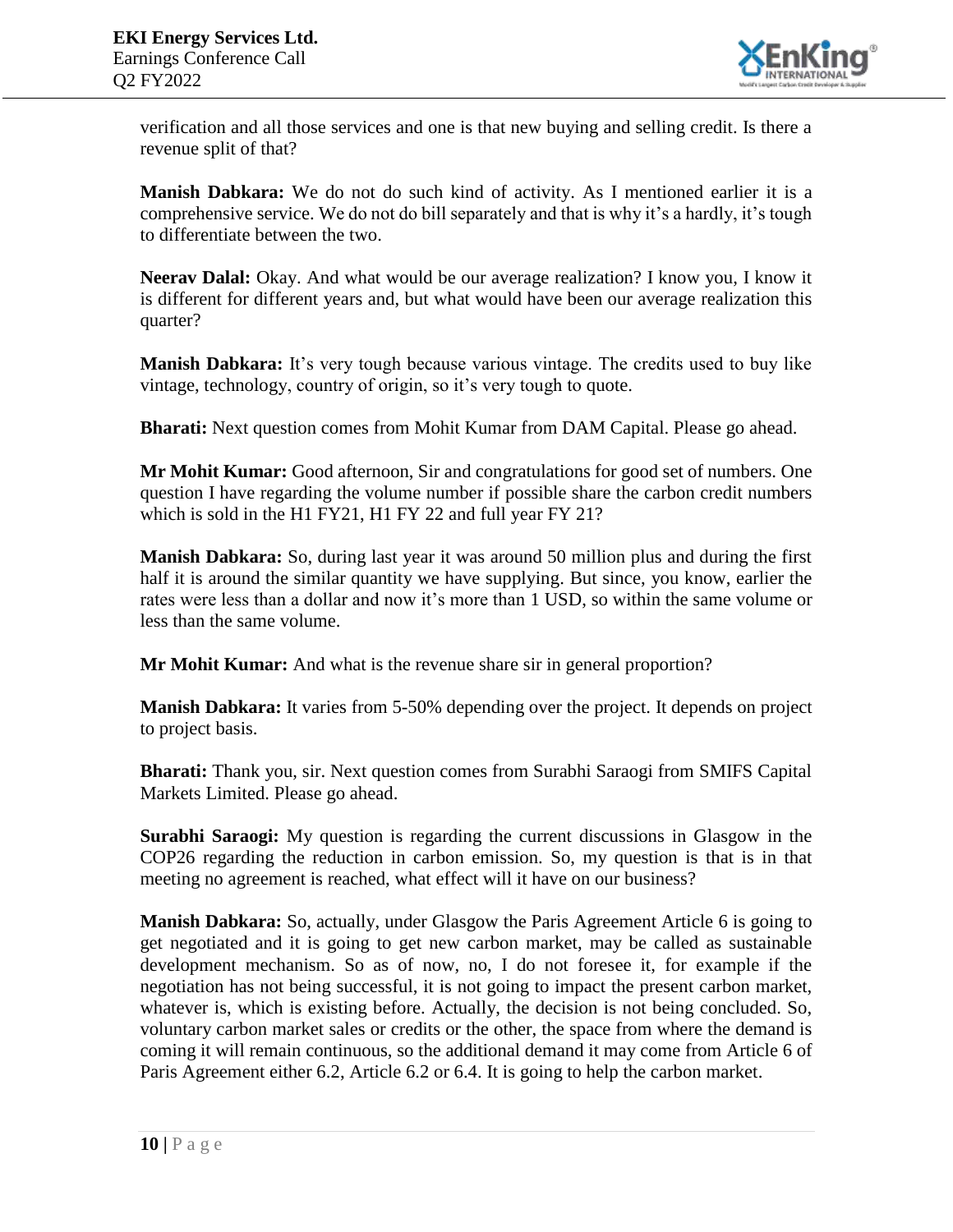

**Surabhi Saraogi:** Okay. So Sir, basically what you are saying is that demands will not be affected by the decision reached in the meeting. Is that right?

**Manish Dabkara:** Yes, yes. Because for next, see from year 2005 to 2012, the major under Kyoto protocols commitment period 1, the driving force was coming from the developed nations, who they were the obligated entity to meet their emission reduction target and if they are not able to do then they need to buy the carbon offset from the developing nations, majorly developing nations. So, that was the first scenario. The second scenario, because of the failure of the negotiation during the last eight years, it had never happened because all developed nations were looking for USA to sign the international treaty and the USA was putting the question like India and China ,they were not ,they are also the largest emitter in the world and they are not being obligated under the Kyoto protocol. So during last 7-8 years the major demand was coming from Paris Agreement. Now in the Paris Agreement it had been constituted like all developing nations and developed nations are responsible for the global warming and they should reduce the emission by, to cap of the 1.5 degree temperature rise of 2 degree, reduce upto 2 degree centigrade, so now all nations are obligated the reduce the emissions and the demand is going to increase drastically both in the compliance market and the voluntary market because of this signing of the Paris Agreement.

The Paris Agreement had been signed already during 2015, but it's being, it's going to start from  $1<sup>st</sup>$  January 2021, so all nations they actually need to demonstrate that they are reducing the emission from  $1<sup>st</sup>$  January 2021 and only one article, Article 6 of Paris Agreement had not negotiated and in that article it is going to get mentioned that how this international carbon offset under the compliance market will do get traded. That is the only negotiation which is being pending, otherwise everything is in place that we do foresee.

**Surabhi Saraogi:** Okay and sir my another other question is can you give some color on the future outlook of the business?

**Manish Dabkara:** This, the same I had discussed earlier also, but I will be repeating again for you. Because any market will be survived if there is a demand. High demand is going to get created because of this Article 6 of Paris Agreement, under net zero emission all the nations are included, not India has signed or declared, but various other nations including China or Europe or USA or Australia they had declared the net zero emission.

Then voluntary demand is there, so if you see various events like FIFA or World Cup, they are all buying these carbon offsets for their, to meet their voluntary demands or requirements. Under CORSIA, the civil aviation airlines is going to, they have already started buying carbon offsets under this particular treaty. Then national movement is they are like India, going to form the voluntary market or the compliance market as soon as possible. Investors are there, cryptocurrency buyers are there, so now as we are moving ahead, various demand phases are being generated and Article 6 is, Article 6 of Paris Agreement is going to create a very high demand.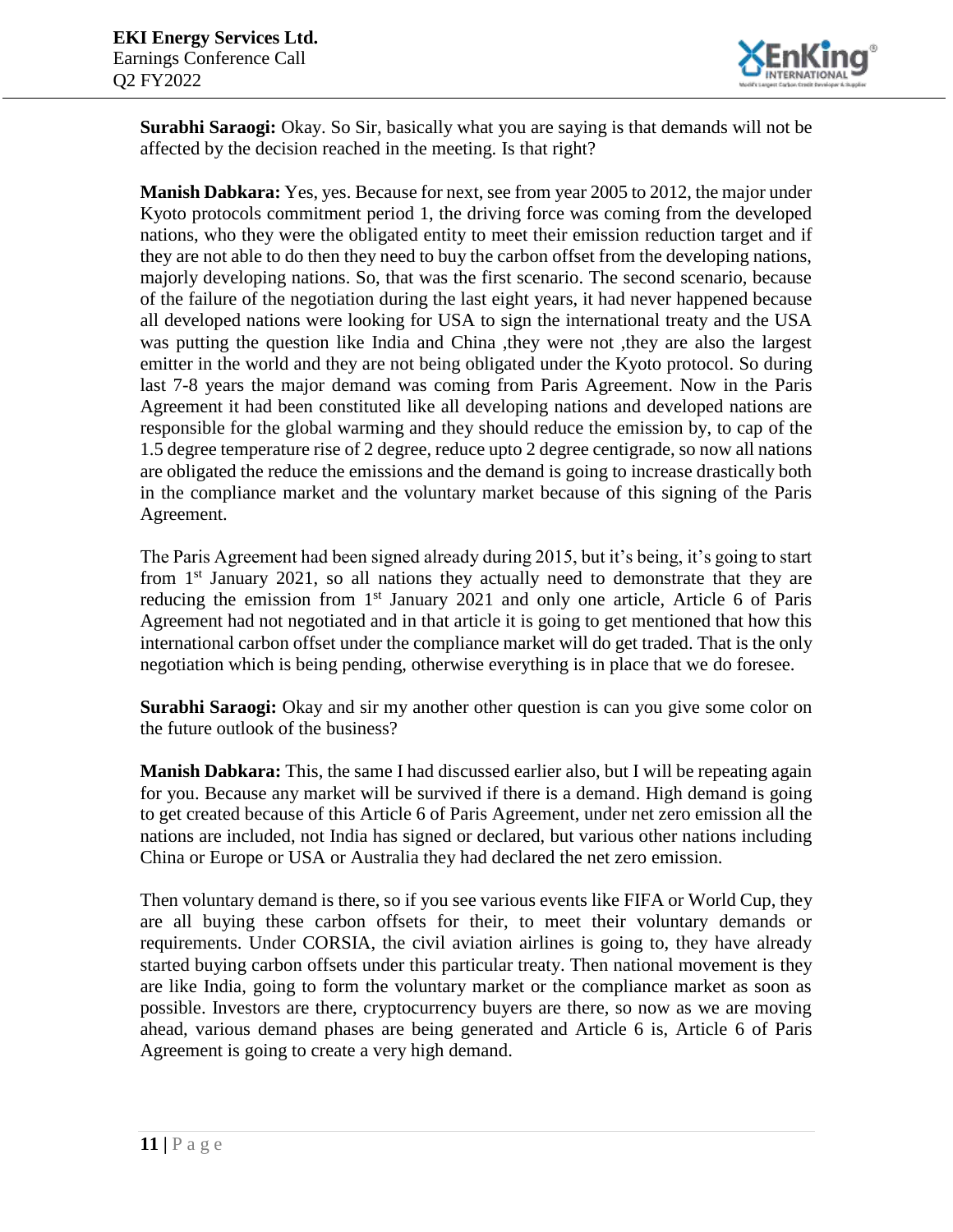

If you notice in coming years, so we do believe like for last 8 years only one demand was there that was coming from the voluntary market, but now there are various sources. I do think that there is going to be a high fraction in terms of demand and so we are into the business of supplying carbon offsets review, advisory services to identify the project, we help investors to invest in the particular specific technology, which can generate the carbon offsets, so then we can offer them to bring the revenues from sell of carbon credits, so starting from document collection up to revenue realization we supply side there is requisition. As the demand will do increase, supply will do also, will do also try to match the supplies looking at the demand. So obviously, I do feel or do anticipate that, the sustainability is going to be for really longer period looking at the present carbon market.

**Bharati:** Next question comes from Vivek Kaul from Action Capital. Please go ahead.

**Vivek Kaul:** My first question is the follow-up of the earlier questions asked, if in case there is a platform for carbon credits. Just to follow up, I believe there's already a platform for that and I think MOSS carbon credit, they are offering carbon credit online for everybody. It has already been listed on Coin Market Cap as well. So, this is no longer a hypothetical thing, it's an existing thing and they are also globally accredited. So, what I want to understand is although this is nascent very much right now, in the long term will there be a threat to the company in case people go onto this online platform to buy coins, you know, the carbon credits directly? Because at the end of the day they just have to prove to their investors or for CSR like you mentioned that they are investing in carbon credits. So, they can go directly to the platform as well and not come to EKI. Is that a realistic threat?

**Manish Dabkara:** So, for example if people go, if the seller or if the buyers go to the platform, or the exchange then obviously that we will do also move over the thing, so what is the harm while working in the over the counter model or the exchange? If we are able to find better prices for our projects that we are giving consulting services for. So, I do not think there would be any harm or threat in this.

**Vivek Kaul:** Okay, but what will be the possible impact? Will it be, will you have to treat your business model then accordingly to it? Will there any changes have to be brought to your operations and all, anything like that?

**Manish Dabkara:** In the short term, during this financial year or during the next financial year, we do not anticipate that there would not, there is some kind of exchange upcoming because, then there will be some market views and whatever the exchange that we have quoted now, so we believe that there will be a market place that would not be exchange. For example, if you see, what I do understand is for the definition of the exchange is the buyer need to come with the quantity, the selling rate, the buying rates and the seller will do come with the quantity and selling rates and then the exchange then will define what should be the best price for the buyer and seller to deal with. But this is not happening as of now.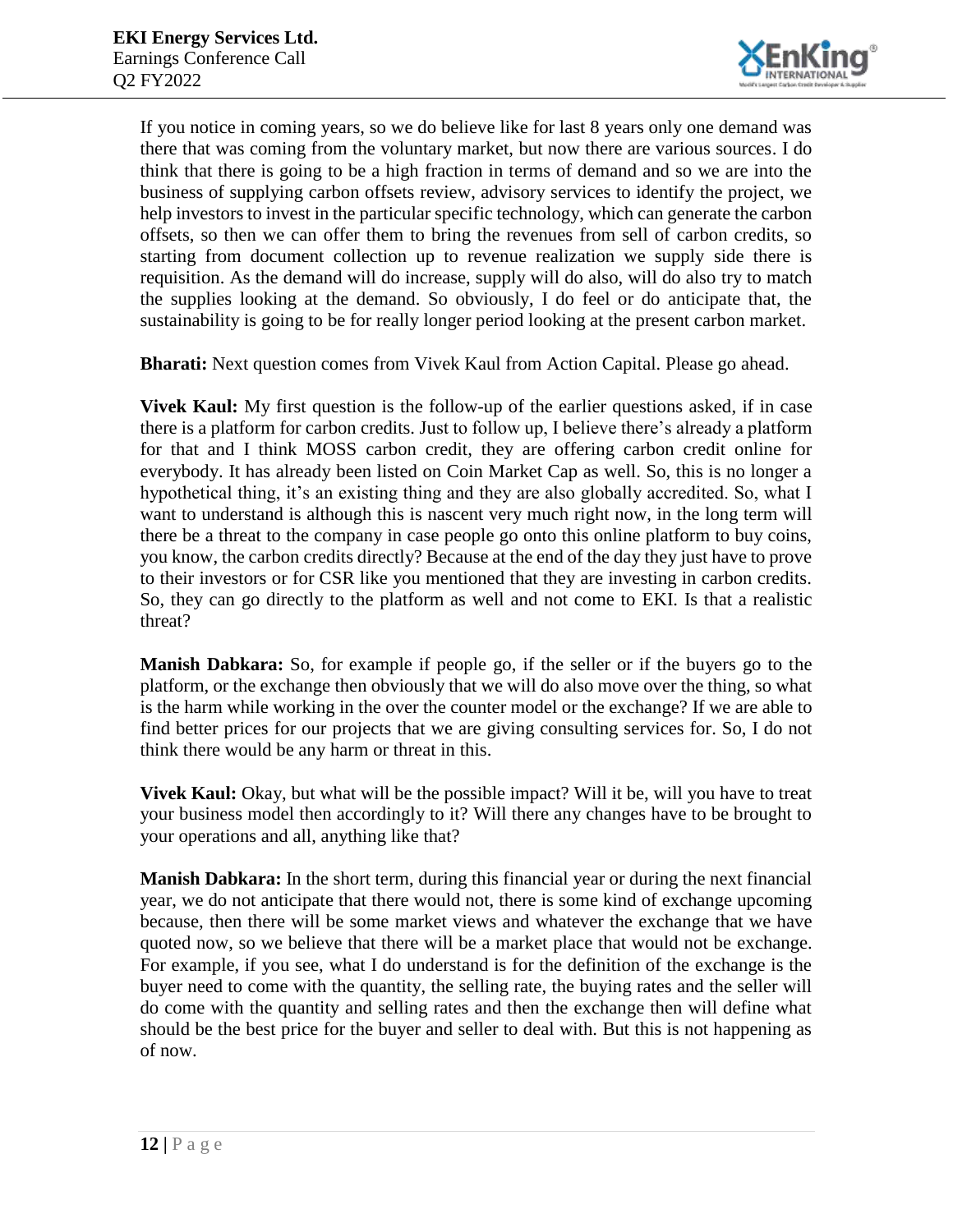

Whomsoever is mentioning as an exchange in their name, its not an exchange, but that is the platform, online platform or the online marketplace similar to the Amazon or Flipkart. Amazon and Flipkart they are not the exchanges, they are just putting or dealing the business to do, online business using the information technology platform. So, that is the thing so called this financial year and next year we do not anticipate, but it will be if anything will to come then obviously, we will take suitable action to keep our market position.

**Vivek Kaul:** My second and final question is that you had possibly mentioned recently that you are going to venture into greenhouse controls emission devices, can you tell us more about that?

**Manish Dabkara:** Yeah, that is the concept which is going to take this and whenever we will do concrete actions over the thing we will do, put the other information over the exchange.

**Bharati:** Thank you sir. Next question comes from Danesh Mistry from Investor First Advisors. Please go ahead.

**Danish Mistry:** Hello Sir, hi, good afternoon and congratulations on good numbers and for taking the time out to talk to us. I have just one question, and that was that if you could just tell us, the carbon credit volumes that you dealt in Q1 and Q2 and what and any sense of what could be the volumes that you could do in this financial year? Thank you.

**Manish Dabkara:** So, during last financial year it was more than 50 million, during this first half it was I mean the similar number, it's more than 50 million, during this first half. We are looking to keep the same pace or same growth during the second half also, and since you know earlier I also quoted the similar thing, the rates are increasing so for the lower volumes also we would be able to achieve good numbers in the top line.

**Danish Mistry:** Got it, got it. So basically, we are seeing that the second half as well we will do another 50 million in volume.

**Manish Dabkara:** Yeah. We are very hopeful that we will be able to maintain the similar numbers.

**Danish Mistry:** And at the same rate of about let's say, average 2 dollars, right?

**Manish Dabkara:** So, 2 dollars is not the average rate if you will do consider, each credit is varied in nature based on its vintage and other various parameters or features. It ranges from 1 dollar to almost 15 dollars and few of the credit it also traded in the international carbon market it's more than the same. It's ranging from 1 to 15 dollar. Depending over the vintage of credit technology, country of origin and various other parameters are there which help you to decide the credit and depending on the volume also. If someone is selling lower volume then the rates could be higher if someone is also selling millions of credits then obviously the rate needs to be reduced or at least not higher.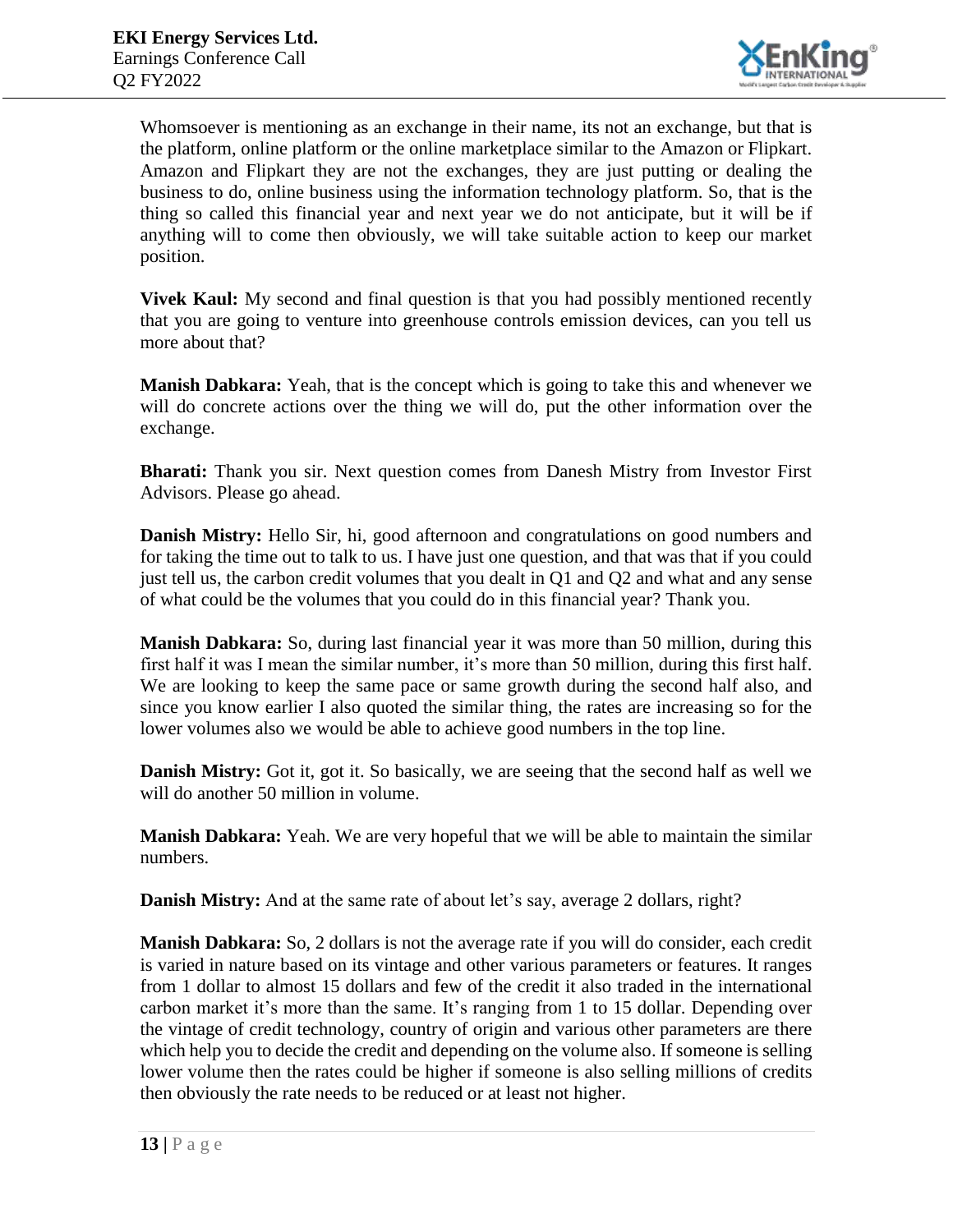

**Danish Mistry:** Got it. So on a blended realization basis what do you think it would be wise to understand 1-15 dollars as you mentioned a whole lot of technicalities in it, but on an average in your opinion what would be the blended realization which we could have?

**Manish Dabkara:** It depends on the demand of the buyers and the accountability, the buyers are looking for, budget of the buyers, project credibility, and auditors credibility. So various factors that used to constitute for the prices of carbon credits.

**Bharati:** Thank you sir. Next question comes from Sachit Motwani from Param Capital.

**Sachit Motwani:** Hi Manishji, congratulations on a great set of numbers. I wanted to understand like you know one thing can you explain us how, you know, how would you measure your revenue? Would it be on a per project basis and if yes then how would it be generating? So, from a project perspective can you help us understand the economies better?

**Manish Dabkara:** From project perspective, I am not able to understand.

**Sachit Motwani:** Okay, so let say, you have a particular guy who says like you know I need a let say thousand carbon credits and how you would find a supply and do the revenue share exactly. So can you help us map on that.

**Manish Dabkara:** See revenue sharing, at the time of signing contract when you do fix up numbers.those numbers you still may fix for the time we are providing services to our client

**Sachit Motwani:** And then if there is a price increase or decrease, like, you know, would it reflect in the remaining project duration and the cash flow and the revenue?

**Manish Dabkara:** Definitely, if we are working as a revenue sharing model, obviously if the prices will do increase, then our number also, our share value also increased and our share also will be reduced if prices are decreased.

**Bharati:** Thank you sir. Ladies and gentlemen that would be the last question for the day. Now I will request Mr. Manish Dabkara, MD of EKI Energy to give closing comments .Over to you sir.

**Manish Dabkara:** Okay. So thank you everyone for your participation this evening. For any further queries or clarifications, please contact Churchgate Partners, our investor relations advisor. Thank you once again.

**Bharati:** Thank you Sir. Now I would request Ms. Astha to give closing comments. Ms. Astha over to you.

**Astha Jain:** On behalf of HEM Securities Limited I thank EKI for giving us a detailed insight on the results in the time we spent on this call. I would like to thank all the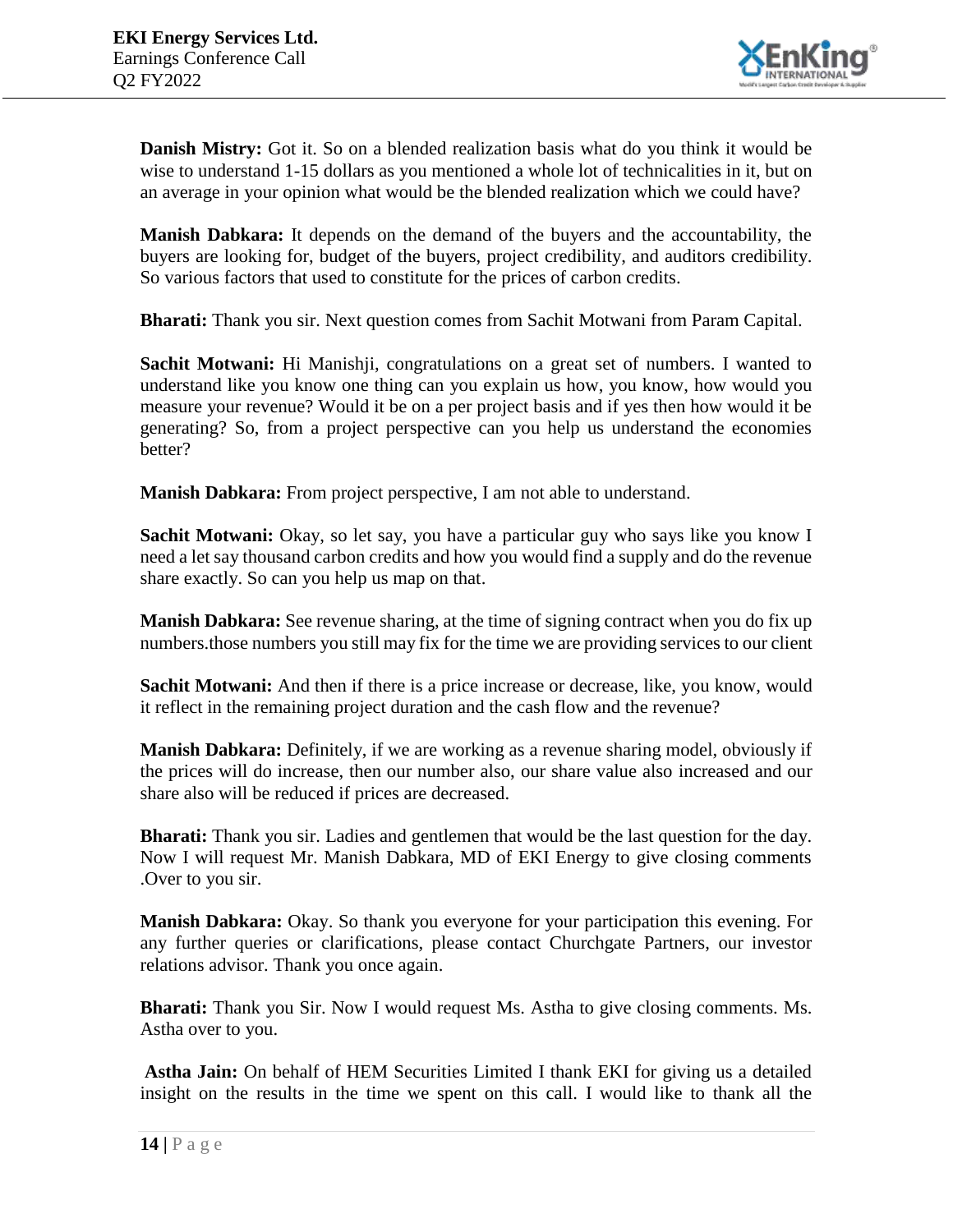

participants for joining this call. It was an extremely fruitful discussion. Thank you all for being on the call. Now, I would handover to Bharati.

**Bharati:** Thank you ma'am. On behalf of HEM Securities Limited that concludes the conference call. Thank you for joining. You may disconnect your lines now, thank you and have a pleasant day

\*\*\* \*\*\* \*\*\*